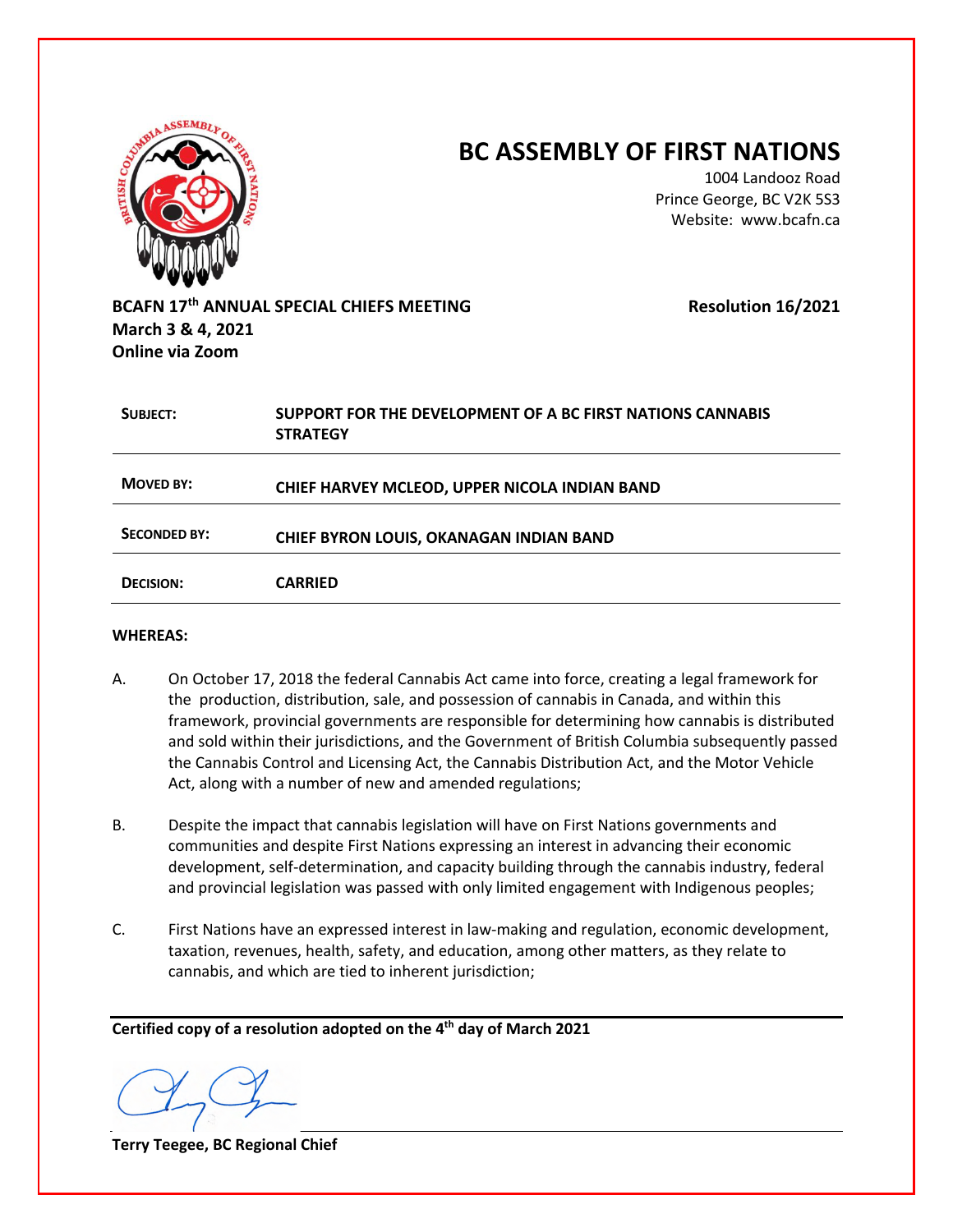- D. First Nations have the inherent right to govern all aspects of cannabis in their territories, including but not limited to, law-making, regulation, and enforcement regarding the cultivation, processing, distribution, inter-nation trade, sale, and possession and use of cannabis and all its derivatives;
- E. The *United Nations Declaration on the Rights of Indigenous Peoples*, which the government of Canada has adopted without qualification, and has, alongside the government of BC, committed to implement, affirms:
	- i. Article 4: Indigenous peoples, in exercising their right to self-determination, have the right to autonomy or self-government in matters relating to their internal and local affairs, as well as ways and means for financing their autonomous functions.
	- ii. Article 20(1): Indigenous peoples have the right to maintain and develop their political, economic and social systems or institutions, to be secure in the enjoyment of their own means of subsistence and development, and to engage freely in all their traditional and other economic activities.
	- iii. Article 21: Indigenous peoples have the right, without discrimination, to the improvement of their economic and social conditions, including, inter alia, in the area of education, employment vocational training and retraining, housing, sanitation, health and social security.
	- iv. Article 23: Indigenous peoples have the right to determine and develop priorities and strategies for exercising their right to development. In particular, indigenous peoples have the right to be actively involved in developing and determining health, housing and other economic and social programmes affecting them and, as far as possible, to administer such programmes through their own institutions.
	- v. Article 26(1): Indigenous peoples have the right to the lands, territories and resources which they have traditionally owned, occupied or otherwise used or acquired.
	- vi. Article 32(1): Indigenous peoples have the right to determine and develop priorities and strategies for the development or use of their lands or territories and other resources;
- F. By Resolution 2018-03(e) "Engagement with the BC Cannabis Legalization and Regulation Secretariat" and Resolution 2019-21(b) "BC First Nations Cannabis Framework Action Plan" the BCAFN Chiefs-in-Assembly called on the provincial and federal governments to recognize First Nations jurisdiction over recreational and medicinal cannabis, including jurisdiction related to taxation, and revenue sharing, and enable First Nation participation in decision-making matters related to cannabis legislation and regulation;
- G. BCAFN participates on the BC-FNLC Joint Working Group on the Legalization and Regulation of Non-Medical Cannabis in BC (JWG), the joint working group established by the member organizations of the First Nations Leadership Council (FNLC) that seeks to provide an ongoing forum for engagement on the regulation of non-medical cannabis in BC and to advance Indigenous priorities and concerns relating to cannabis legalization;

**Terry Teegee, BC Regional Chief**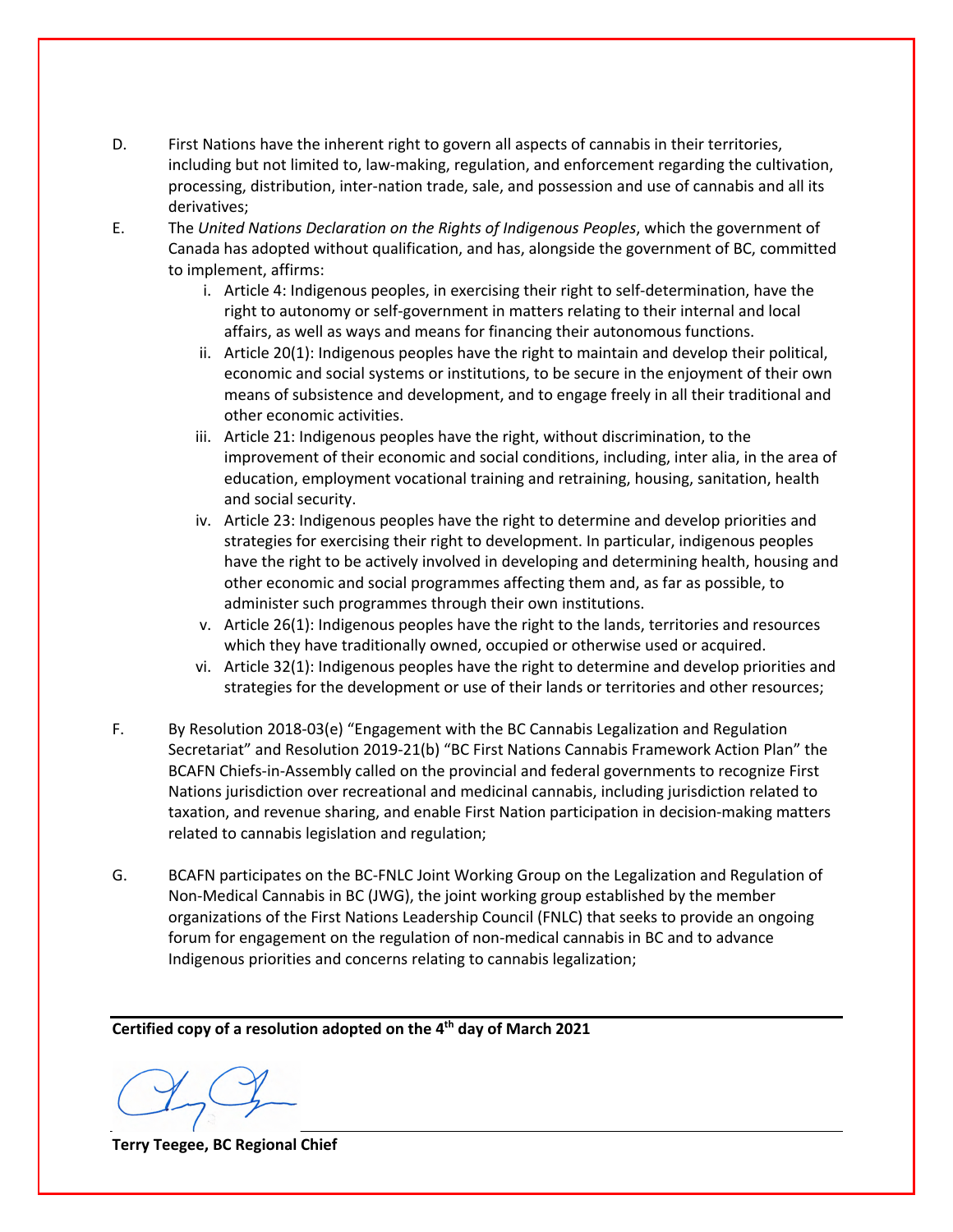- H. The COVID-19 pandemic has had negative impacts on peoples' livelihoods and local economies and increased the need for economic diversification, making it evident that the cannabis sector provides a significant and critical opportunity for the economic revitalization and inclusion of First Nations in the BC economy;
- I. A number of First Nations communities in BC are developing their own approaches to cannabis legalization and economic development, with some Indigenous peoples and communities seeking to enter into the provincially or federally regulated market; however, a number of significant barriers have made it difficult for First Nations to participate in cannabis-related economic development;
- J. A number of First Nations are seeking to enter into government-to-government agreements with the Province of BC with respect to cannabis. However, the province has delayed negotiations and has not been willing to enter into expansive agreements that recognize First Nations jurisdiction or are in alignment with the United Nations Declaration on the Rights of Indigenous Peoples;
- K. Failure to recognize the inherent rights of First Nations in relation to cannabis by the provincial and federal governments directly contributes toward issues of community safety associated with the grey market; inhibits socio-economic development; and obstructs the implementation of the United Nations Declaration on the Rights of Indigenous Peoples; and
- L. A coordinated and strategic approach to the implementation of First Nations' rights and interests with respect to cannabis in BC would strengthen First Nations advocacy in this area and contribute toward the achievement of mutual objectives.

## **THEREFORE BE IT RESOLVED THAT:**

- 1. The BCAFN Chiefs-in-Assembly directs the Regional Chief, working with FNLC and the FNLC representatives on the Joint Working Group on the Legalization and Regulation of Non-Medical Cannabis in BC (JWG) to advocate for the provincial and federal governments to immediately recognize First Nations jurisdiction with respect to cannabis on-reserve and within First Nations respective territories, whether implemented through inherent rights and laws, First Nations land management laws, government-to-government agreements, or any other self-determining means; and that governments should not use any work underway at the JWG to delay or undermine the progress or inherent rights of First Nations;
- 2. The BCAFN Chiefs-in-Assembly directs the Regional Chief, working with FNLC representatives on the JWG to advance the priorities of First Nations in the sphere of cannabis through the development and implementation of a BC First Nations Cannabis Strategy, which should address the topics of jurisdiction, law-making and regulation, enforcement, economic development,

**Terry Teegee, BC Regional Chief**